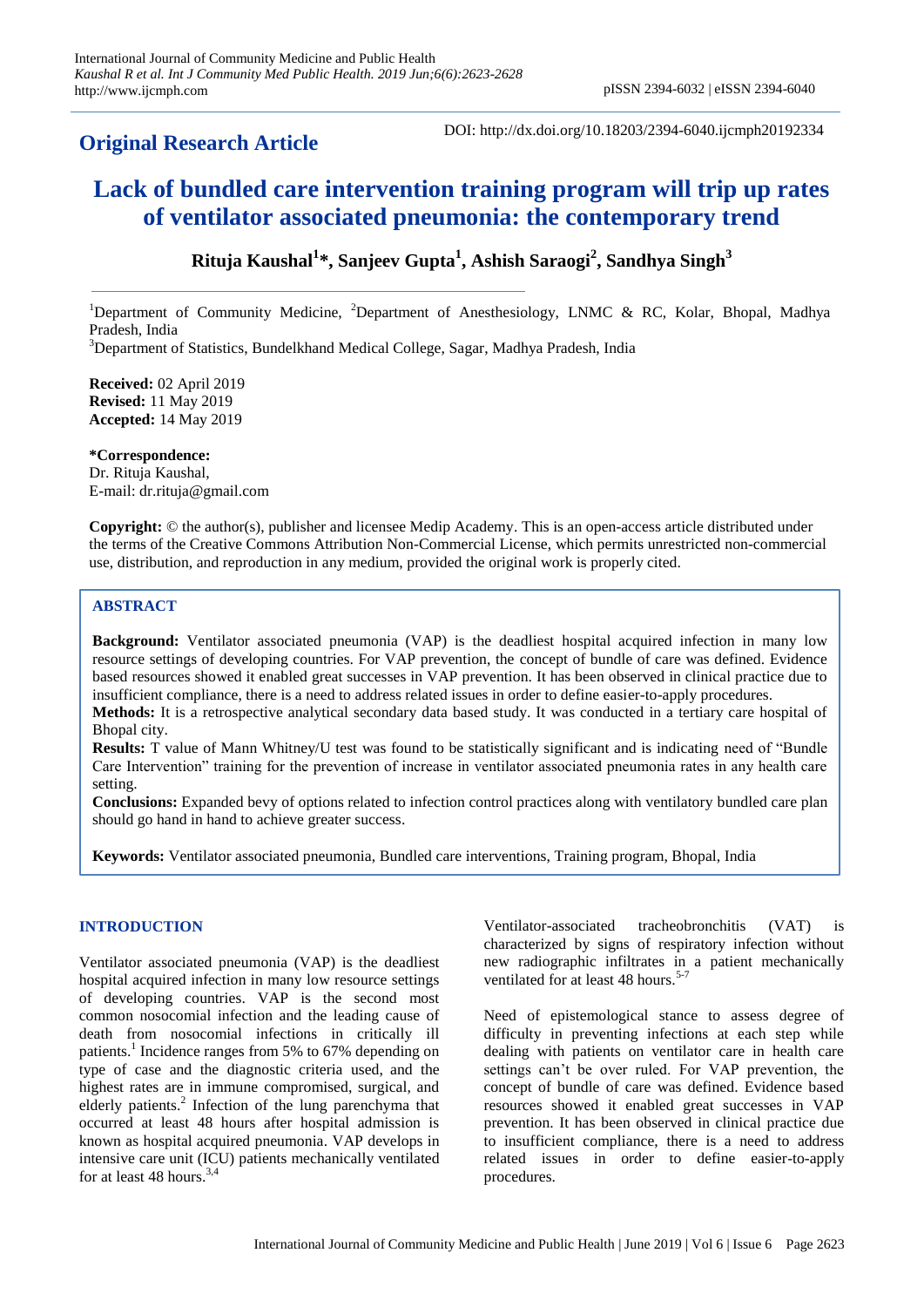Preventive tactics involves, reducing the exposure to risk factors for VAP and it is found to be the most efficient way to prevent VAP onset. Therefore, intubation should be avoided whenever possible, and strategies such as non-invasive positive-pressure ventilation, sedation, and weaning protocols should be used to replace or shorten mechanical ventilation.<sup>8-10</sup> Microbiologically aerobic *Enterobacteriaceae* (25%), *Staphylococcus aureus*  (20%), *Pseudomonas aeruginosa* (20%), *Haemophilus influenza* (10%), and *Streptococci* are commonly implicated microbes in the etiology of VAP.<sup>1</sup>

Ideally preventive measures/bundled care plan of ventilator-associated pneumonia are to be adapted from QOE, quality of evidence. $12,13$ 

In QOE it is recommended to avoid intubation if possible and to use noninvasive positive pressure ventilation (whenever possible). Manage ventilated patient without sedatives whenever possible, interrupt sedation once a day for patients without contraindications and pair spontaneous awakening trial (SAT) with spontaneous breathing trial (SBT). Maintain and improve physical conditioning by providing early exercise and mobilization. Accompanying measures are education, measuring performance, providing feedback, improvement in overall safety culture in healthcare, public reporting. Preventive measures to be followed are: Change of the ventilator circuit only if visibly soiled or malfunctioning, selective oral and digestive decontamination only in hospitals with low baseline rates of antibiotic resistance, endotracheal tube with subglottic drainage of secretions, regular oral care with chlorhexidine, prophylactic probiotics, elevate the head level of the bed to 30-45 degree, ultrathin polyurethane endotracheal tube cuffs, automated control of endotracheal tube cuff pressure, saline instillation before tracheal suctioning, mechanical tooth brushing.

Below mentioned are certain risk factors which if taken care of appropriately would definitely reduce the incidence of VAP in a given setting.

# **Table 1: Distribution of various risk factors causing ventilator associate pneumonia on the basis of host and intervention related aspects.**

| <b>Host-related risk factors</b>          | <b>Intervention-related risk factors</b>                      |  |
|-------------------------------------------|---------------------------------------------------------------|--|
| -Medical history and underlying illness   | -Peri-operative transfusion of blood products                 |  |
| -Male gender                              | -Duration of the mechanical ventilation                       |  |
| -Extreme age                              | -Reintubation                                                 |  |
| -Prior central nervous system disorder    | -Supine head position in patients receiving enteral nutrition |  |
| -Immunocompromised                        | -Antibiotic therapy                                           |  |
| -Acute underlying diseases                | -Enteral nutrition                                            |  |
| -Emergent surgery                         | -Absence of subglottic secretion drainage                     |  |
| -Neurosurgery                             | -Intra-hospital transports                                    |  |
| -Thoracic surgery                         | -Continuous sedation, use of paralytic agents                 |  |
| -Cardiac surgery                          | -Nasogastric tubes                                            |  |
| -Burns                                    | -Tracheostomy                                                 |  |
| -Re-intervention                          | -Frequent ventilator circuit changes                          |  |
| -Acute severity factors                   | -Intracuff pressure of less than 20 cm $H_2O$                 |  |
| -Organ system failure index of at least 3 |                                                               |  |
| -Acute renal failure                      |                                                               |  |
| -Acute respiratory distress syndrome      |                                                               |  |
| -ECMO, intra-aortic support               |                                                               |  |
| -Ulcer disease                            |                                                               |  |

(Source: Adapted from Version 1. F1000Res. 2017; 6: 2061. Published online 2017 Nov 29. doi: 10.12688/f1000research.12222.1 PMCID: PMC5710313)

So in order to verify, whether imparting training on bundle care interventions for VAP prevention is an effective tool to refurbish below par VAP rates, this study was undertaken. Objective of this study was to get statistical inferences to analyze the association of training imparted with the fall in monthly rates of VAP in our hospital.

#### **METHODS**

*Study design:* It is a cross sectional secondary data based study.

#### *Study setting*

It was conducted in JK Hospital (tertiary care hospital) of Bhopal city from January 2016 to December 2017.

#### *Participants*

All critically ill patients, irrespective of age and gender admitted in intensive care units of hospital on ventilator, from January 2016 to December 2017 were considered.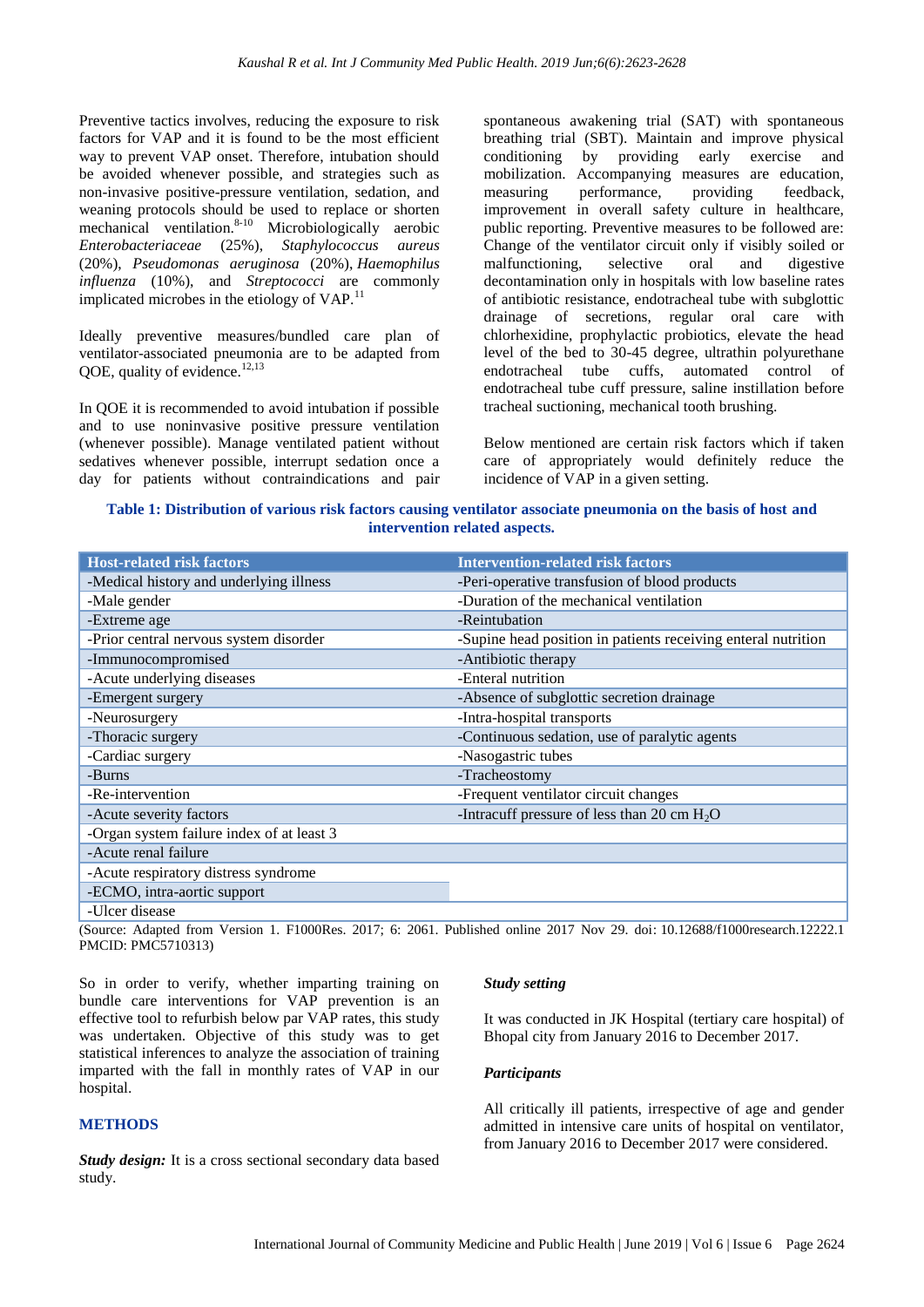#### *Variables under study*

In last two years, interventional training about ventilator care bundle was intensified in stepwise pattern.

Criteria adopted, for the operational definition of ventilator associated pneumonia was taken from NHSN after discussing with our concerned microbiologist. Endotracheal aspirate (ETA) and Broncho alveolar lavage (BAL) samples were collected from all the VAP suspected patients. Gram staining for identification/ semi quantitative culture method/ Kirby Bauer/ diffusion disk method were adopted for laboratory confirmed diagnosis of VAP & to isolate the microbe.

## *Definition for VAP*

Pneumonia in persons who had a device to assist or control respiration continuously through a tracheostomy or by endotracheal intubation within the 48 hour period before the onset of infection, inclusive of the weaning period. The diagnosis of VAP was based on clinical & microbiological criteria.

#### *Formula for VAP rate per thousand ventilator days*

[Number of VAPs / Number of ventilator days]\*1000. We opted for Mann Whitney/U test as both year data was skewed in distribution before and after periodic training intervention. In inclusion criteria all patients admitted in JK hospital with all background details, intubated and ventilated in the hospital itself were taken. Each & every age group and both the genders were included in the study. Patients who were intubated/tracheostomies at other hospital and then shifted to JK hospital were excluded from the study. Patients not fitting the definition and criteria of VAP were also excluded from the study.

#### *Data sources/ measurements*

Relevant data was taken from surveillance registers of respective units regarding VAP.

#### *Statistical methods*

Data was entered in MS Excel spreadsheet and Mann-Whitney/U test was chosen as statistical test for analysis. Permission for conducting the study was obtained from due authorities and confidentiality of the data was maintained.

#### **RESULTS**

Monthly surveillance data of various intensive care units of the hospital was obtained and total cases of ventilator associated pneumonia were revealed month wise for two years duration (study period).

As data was skewed and non-parametric in nature, Mann whitney/U test was applied.  $T_1$  was calculated to be 81, and  $T_2$  was found to be 139. Smaller of  $T_1 \& T_2$  i.e.  $T_1=81$ value was searched in table at 5% level for T value of Mann Whitney/U test. Values were found to be equal, hence null hypothesis was rejected and results were obtained as statistically significant. VAP monthly rates in the two years fluctuated between a maximum of 45.29 (February 2016) to minimum of 0 (February & September 2017). With maximum peaks observed in the year 2016 but after series of training, VAP rates declined in the year 2017. So statistical inferences are signaling a de-escalation in ventilator associated pneumonia rates after deploying bundled care life hacks bonanza along with other routine aseptic precautions.

| <b>Months</b> | Month wise cases of ventilator<br>associated pneumonia in the<br>year2016 | Month wise cases of ventilator<br>associated pneumonia in the year<br>2017 | <b>Ventilator associated</b><br>pneumonia rates of 2016<br>& 2017 |
|---------------|---------------------------------------------------------------------------|----------------------------------------------------------------------------|-------------------------------------------------------------------|
| <b>Jan</b>    | 10                                                                        | 2                                                                          | 36 & 8.7                                                          |
| Feb           | 6                                                                         | 0                                                                          | $45.2 \& 0$                                                       |
| <b>March</b>  | 6                                                                         | $\overline{\mathcal{L}}$                                                   | 8.51 & 4.6                                                        |
| <b>April</b>  | 2                                                                         | 3                                                                          | 11.36 & 15.4                                                      |
| <b>May</b>    | $\overline{2}$                                                            |                                                                            | 8.54 & 4.9                                                        |
| June          |                                                                           | $\mathfrak{D}$                                                             | 0 & 9.9                                                           |
| July          | $\Omega$                                                                  |                                                                            | 4.8 & 4.16                                                        |
| Aug           | 4                                                                         | $\mathfrak{D}$                                                             | 26.31 & 10.52                                                     |
| <b>Sept</b>   | 3                                                                         | $\Omega$                                                                   | 10.75 &0                                                          |
| <b>Oct</b>    | 3                                                                         | $\mathcal{D}$                                                              | 14.42 & 11.11                                                     |
| <b>Nov</b>    | 5                                                                         |                                                                            | 17.39 & 5.2                                                       |
| <b>Dec</b>    |                                                                           | 2                                                                          | 9.52 & 5.8                                                        |

# **Table 2: Distribution of study population as per NHSN criteria and laboratory confirmed ventilator associated pneumonia cases.**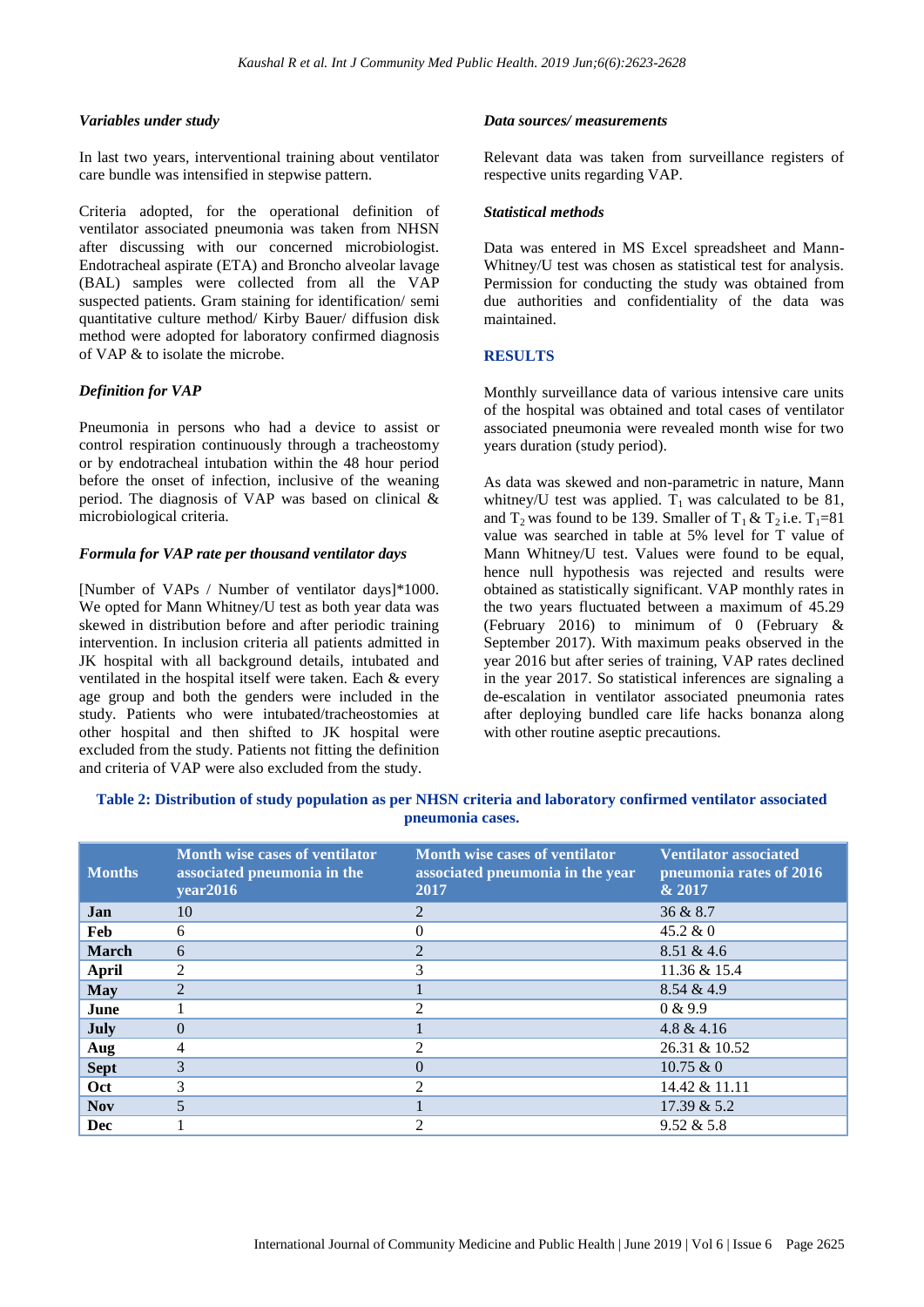#### **DISCUSSION**

Our inference of statistical findings of study showed that training related to Bundled Care Intervention is a milestone in prevention of VAP and is a successful plan to implement at each and every level of intensive care along with other hospital sterilization/infection control practices. In our study, monthly rates of VAP declined after multiple sessions of bundled care training. Commonly isolated gram negative microbes in our study were *Pseudomonas aeruginosa*, *Acinatobactor sp*, *Klebsiella pneumonia*, *Enterobactor*, *E. Coli* and *Staphylococcus aureus*, *Enterococcus sp.* were gram positive isolates which are similar to study results of research work conducted at Gwalior Medical College.<sup>14</sup>

Monthly VAP rates before training were comparable to rates of other studies.<sup>14-16</sup>

109 studies from different databases like MEDLINE, the Cochrane Central Register of Controlled Trials, the Cochrane Database of Systemic Reviews, and the National Health Service's Economic Evaluation Database were reviewed by panel experts. The panel proposed a series of recommendations for diagnosis, treatment, and prevention of HAP/VAP after incorporating GRADE (Grading of Recommendations, Assessment, Development and Evaluation) methodology to assign a level of high, moderate, low, or very low and 7 PICO (population-intervention-comparison-outcome) questions. Along with bundled care plan interventions if these guidelines would be followed on the line of antibiotic stewardship program etc, then there are huge chances of success in abasing VAP rates.

#### **Table 3: GRADE methodology for VAP.<sup>17</sup>**

| S. No            |                                                                                                                                                                                                                         |                                                                                                                                                                                                                                                                                                                                                                                                                                                                                                                                                                                                                                                                                                                                |
|------------------|-------------------------------------------------------------------------------------------------------------------------------------------------------------------------------------------------------------------------|--------------------------------------------------------------------------------------------------------------------------------------------------------------------------------------------------------------------------------------------------------------------------------------------------------------------------------------------------------------------------------------------------------------------------------------------------------------------------------------------------------------------------------------------------------------------------------------------------------------------------------------------------------------------------------------------------------------------------------|
| 1.               | Use of distal vs proximal quantitative<br>sampling in intubated patients<br>suspected to have VAP                                                                                                                       | -The panel recommends a lower respiratory tract sample — either a<br>distal quantitative or a proximal quantitative or qualitative sample —<br>to establish which initial empiric antibiotic treatment to use. (Strong<br>recommendation, low quality of evidence.)<br>-The panel suggests in stable patients with suspected VAP, prior to<br>starting antibiotics, obtain distal quantitative samples to limit<br>exposure of antibiotic therapy and focus on improvement of accuracy<br>of results. (Weak recommendation, low quality of evidence.)                                                                                                                                                                          |
| 2.               | Suspicion of nosocomial pneumonia,<br>with early onset of infection with none<br>of the usual risk factors for multidrug-<br>resistant (MDR) pathogens vs late-<br>onset of infections with classic MDR<br>risk factors | -The panel recommends use of empiric, broad-spectrum antibiotics<br>when treating Pseudomonas aeruginosa and extended-spectrum β-<br>lactamase-producing organisms, as well as in settings where there is a<br>high prevalence of Acinetobacter spp. (Strong recommendation, low<br>quality of evidence.)<br>-The panel suggests use of narrow-spectrum antibiotics such as<br>ceftriaxone, cefotaxime, ertapenem, levofloxacin, or moxifloxacin for<br>patients with early-onset HAP/VAP who are at low risk for resistance.<br>(Weak recommendation, very low quality of evidence.)<br>-The panel advises choosing antibiotic therapy based on susceptibility<br>data when they become available. (Good practice statement.) |
| 3.               | Choosing between a single antibiotic<br>or a combination regimen when using<br>broad-spectrum empiric therapy for<br>HAP/VAP                                                                                            | -For high-risk HAP/VAP patients, combination therapy is<br>recommended to treat Gram-negative bacteria, with antibiotic<br>coverage for those at risk for methicillin-resistant Staphylococcus<br>aureus (MRSA). (Strong recommendation, moderate quality of<br>evidence.)<br>-In settings where combination therapy is started, consider changing<br>to a single agent if results of cultures warrant; maintain combination<br>therapy in the setting of extensive drug resistance based on sensitivity<br>data. (Weak recommendation, low quality of evidence.)                                                                                                                                                              |
| $\overline{4}$ . | Shortening duration of antibiotic<br>therapy from 14 days to 7 to 10 days<br>in patients with HAP/VAP without<br>altering clinical cure rate or increasing<br>infection relapse rate.                                   | -The panel suggests a 7- to 8-day antibiotic course for a patient with<br>VAP without lung abscess, cavitation, immunodeficiency, cystic<br>fibrosis, or necrotizing pneumonia and with a good clinical response.<br>(Weak recommendation, moderate quality of evidence.)<br>-Therapy should be individualized according to clinical response and<br>appropriateness of initial empiric therapy provided; a routine<br>antibiotic course for $>3$ days is not advised when the probability of<br>HAP is low and there has been no deterioration within 72 hours of the<br>onset of symptoms. (Weak recommendation, low quality of<br>evidence.)                                                                                |

Continued.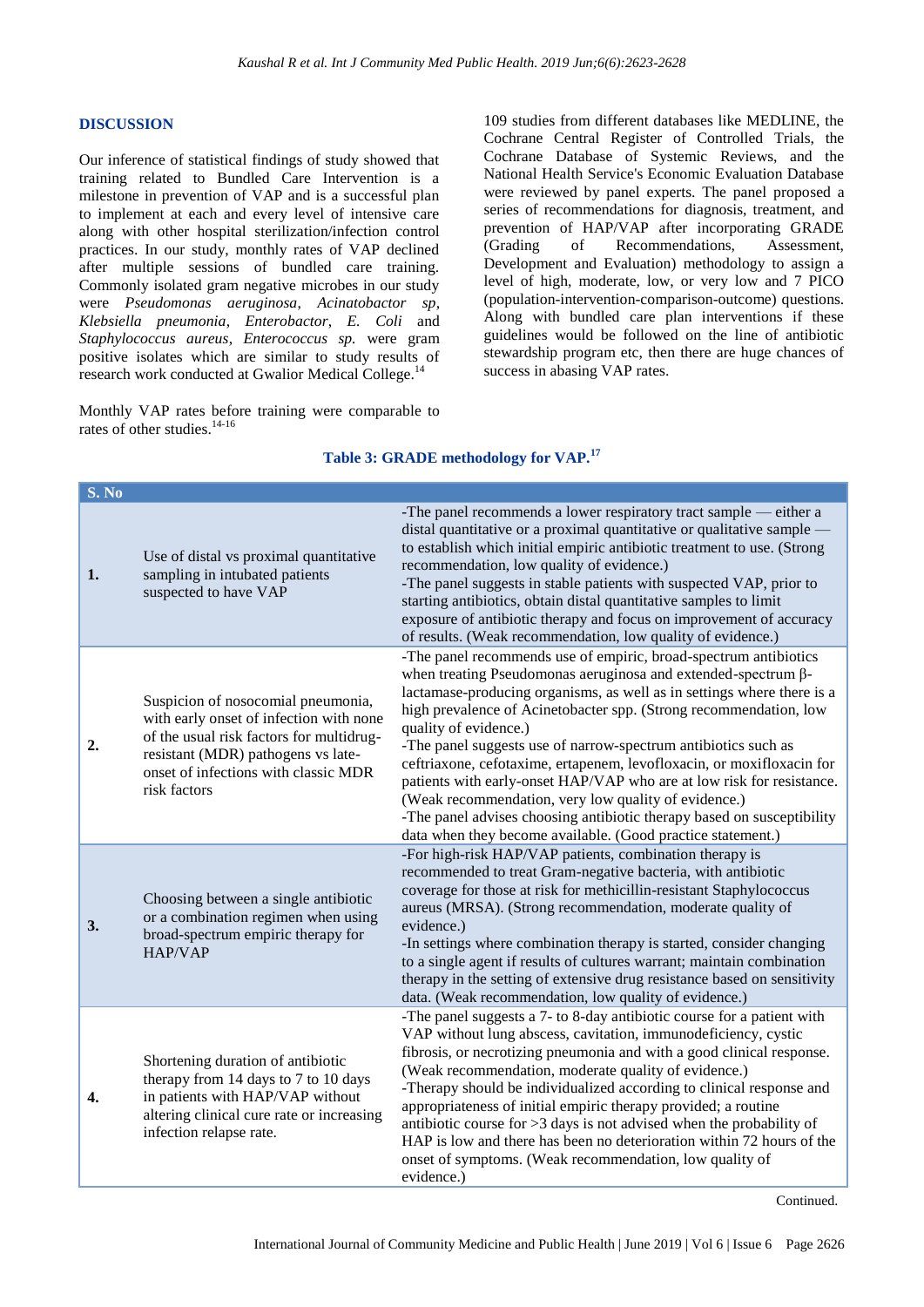| S. No |                                                                                                                                                                                                                                                                                                                                                                                       |                                                                                                                                                                                                                                                                                                                                                                                                                                                                                                    |
|-------|---------------------------------------------------------------------------------------------------------------------------------------------------------------------------------------------------------------------------------------------------------------------------------------------------------------------------------------------------------------------------------------|----------------------------------------------------------------------------------------------------------------------------------------------------------------------------------------------------------------------------------------------------------------------------------------------------------------------------------------------------------------------------------------------------------------------------------------------------------------------------------------------------|
| 5.    | Bedside clinical assessment<br>equivalency and/or serial biomarkers<br>to detect adverse outcomes and<br>clinical response to treatment for<br>patients receiving antibiotics for VAP<br>or HAP                                                                                                                                                                                       | -The panel advises performing a bedside clinical evaluation of patient<br>receiving antibiotic treatment for VAP or HAP. (Good practice<br>statement.)<br>-The panel does not recommend routine assessment of biomarkers —<br>including C-reactive protein (CRP), procalcitonin (PCT), copeptin,<br>and mid-regional pro-atrial natriuretic peptide $(MR-proAND)$ — at 72<br>to 96 hours to predict adverse events or clinical response. (Strong<br>recommendation, moderate quality of evidence.) |
| 6.    | Use of serum PCT levels to reduce the<br>duration of antibiotics in patients with<br>HAP with severe sepsis or VAP                                                                                                                                                                                                                                                                    | -When the anticipated duration of antibiotic therapy is 7 to 8 days, the<br>panel does not recommend routine serial measurement of serum PCT<br>levels in patients with HAP or VAP to reduce the duration of<br>treatment. (Strong recommendation, moderate quality of evidence.)<br>-The panel advises combining clinical evaluation and serial PCT<br>measurements to reduce antibiotic treatment duration in certain<br>situations. (Good practice statement.)                                  |
| 7.    | Use of selective oral decontamination<br>(SOD; topical application of<br>antibiotics or chlorhexidine in the<br>oropharynx) or selective digestive<br>decontamination (SDD; topical<br>application of antibiotics or<br>chlorhexidine in the oropharynx and<br>intestinal tract along with intravenous<br>antibiotics) in patients requiring<br>mechanical ventilation for >48 hours. | -No recommendation was made regarding the use of chlorhexidine to<br>perform SOD in patients requiring mechanical ventilation until more<br>safety data are available. (No formal recommendation.)<br>-The panel suggests the use of SOD but not SDD when the risk of<br>antibiotic-resistance is low and the consumption of antibiotics in the<br>ICU is <1000 daily doses per 1000 days admitted. (Weak<br>recommendation, low quality of evidence.)                                             |

These new guidelines are helpful for respiratory medicine, critical care specialists, internists, infectious disease specialists, pharmacists, and microbiologists and policy makers as well. The panel proposed revising the guidelines again in 2020, unless new evidence warrants earlier revision.<sup>17</sup>

## **CONCLUSION**

We are putting our patients on ventilatory support as a part of life saving strategy & if that patient dies from infection while on ventilator care, then it's a big defeat on our part. So to use lifesaving technology efficiently without adding further technical flaws/human errors, periodic training sessions by biomedical technology persons or by other authorities, on proper usage of life saving technical devices with bundled care interventions, is drastically needed in each and every health care facility. Expanded bevy of options related to infection control practices should also go hand in hand to achieve greater success.

#### **ACKNOWLEDGEMENTS**

We are thankful to staff of JK Hospital & Research Centre for cooperating us in conducting this study.

*Funding: No funding sources Conflict of interest: None declared Ethical approval: Not required*

#### **REFERENCES**

- 1. Torres A, Niederman MS, Chastre J, Ewig S, Fernandez-Vandellos P, Hanberger H, et al. International ERS/ESICM/ESCMID/ALAT guidelines for the management of hospital-acquired pneumonia and ventilator-associated pneumonia: Guidelines for the management of hospital-acquired pneumonia (HAP)/ventilator-associated pneumonia (VAP) of the European Respiratory Society (ERS), European Society of Intensive Care Medicine (ESICM), European Society of Clinical Microbiology and Infectious Diseases (ESCMID) and Asociación Latinoamericana del Tórax (ALAT). Eur Respir J. 2017;50(3):pii:1700582.
- 2. Barbier F, Andremont A, Wolff M. Hospitalacquired pneumonia and ventilator-associated pneumonia: recent advances in epidemiology and management. Curr Opin Pulm Med. 2013;19(3):216–28.
- 3. American Thoracic Society, Infectious Diseases Society of America: Guidelines for the management of adults with hospital-acquired, ventilatorassociated, and healthcare-associated pneumonia. Am J Respir Crit Care Med. 2005;171(4):388–416.
- 4. Chastre J, Fagon JY. Ventilator-associated pneumonia. Am J Respir Crit Care Med. 2002;165(7):867–903.
- 5. Craven DE, Hudcova J, Lei Y. Diagnosis of ventilator-associated respiratory infections (VARI): microbiologic clues for tracheobronchitis (VAT)